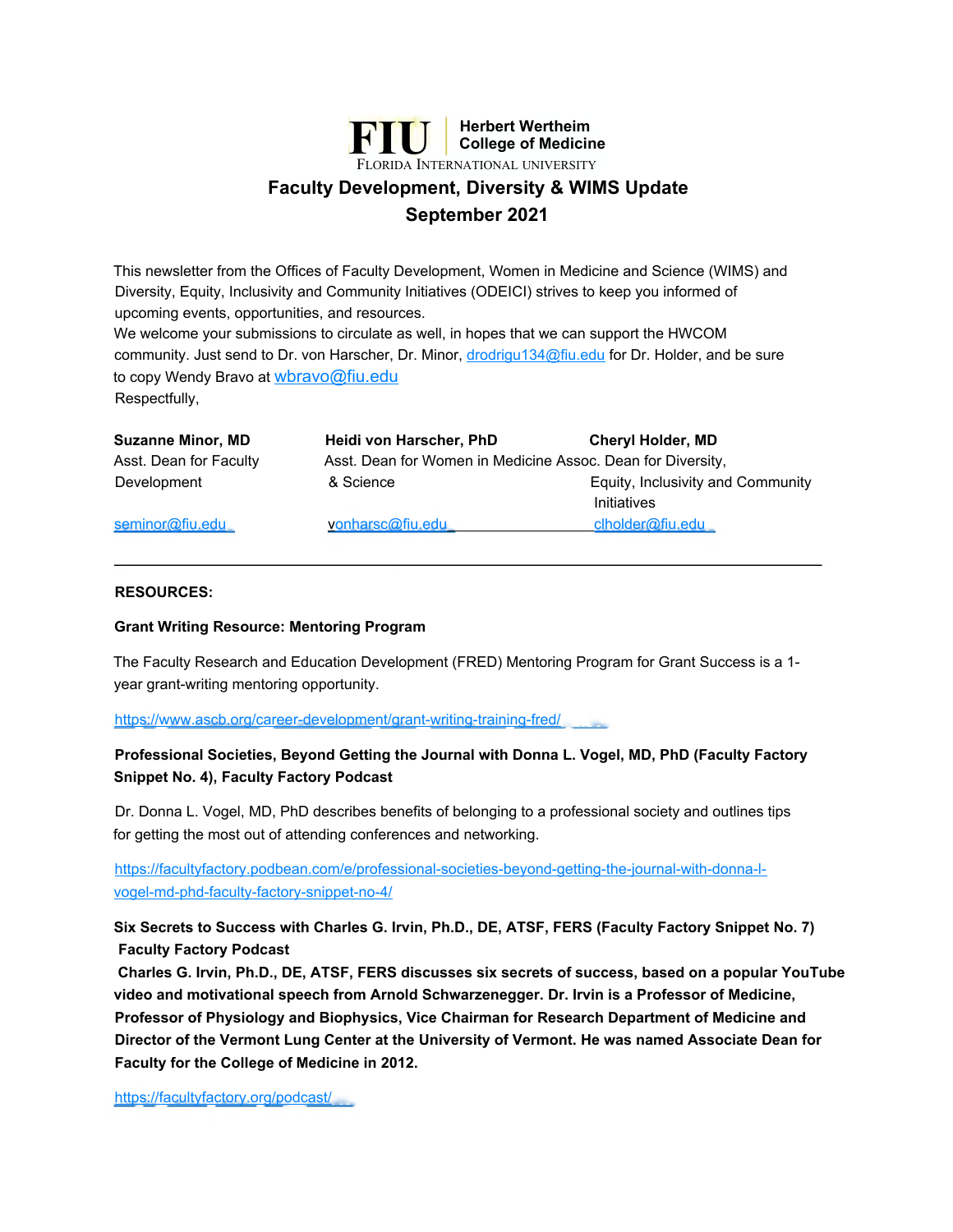## **Self-Compassion Break, Greater Good**

This technique is evidence-based to help you to slow down and cultivate compassion for yourself, which helps with cultivating compassion for those around you. Here's the link:

[https://ggia.berkeley.edu/practice/self compassion break?utm source=Greater+Good+Science+Center](https://ggia.berkeley.edu/practice/self_compassion_break?utm_source=Greater+Good+Science+Center) &utm campaign=a8e82a3371- EMAIL CAMPAIGN GG Newsletter August 5 2021&utm medium=email&utm term=0 5ae73e326ea8e82a3371-75261432

### **Work Smart: Take Back Your Calendar With Defensive Scheduling, Fast Company Article**

This article details ways to use your calendar to help with your productivity.

<https://www.fastcompany.com/1658705/work-smart-take-back-your-calendar-defensive-scheduling>

#### UPCOMIN EVENTS:

*The AAMC Women of Color and Intersectionality Initiative launched with three inspiring webinars - watch the recordings here and see the other resources available on the website!*

# **Access the Intersectionality and Women of Color Webinar Recordings!**

**Webinar 1:** Carving a Path to Leadership: Strategies and Interventions

**Webinar 2:** Cultivating Well Workspaces for Women of Color

**Webinar 3:** Creating a Healing and Growing Space: a candid conversation between women of color and white women in the academy

No One Size Fits All, A Qualitative Study of Clerkship Medical Students' Perceptions of Ideal Supervisor Responses to Microaggressions. Academic Medicine Article Students felt that effective bystander responses should acknowledge student preferences, patient context, interpersonal dynamics in the room, and the microaggression itself. Microassaults necessitated an immediate response. After a microaggression, students preferred a brief one-on-one check-in with the supervisor to discuss the most supportive next steps including whether further group discussion would be helpful.

Here's the link:

[https://urldefense.com/v3/ https://journals.lww.com/academicmedicine/abstract/9000/no one size](https://urldefense.com/v3/_https://journals.lww.com/academicmedicine/abstract/9000/no_one_size) fits all a qualitative study of.96603.aspx ;!!FjuHKAHQs5udqho!ZC7I43PSCbWyccBb-2RlGLICw17hNlWoAhe5aF0Xy0VcaPpSCr0jwefXjNF7qQ\$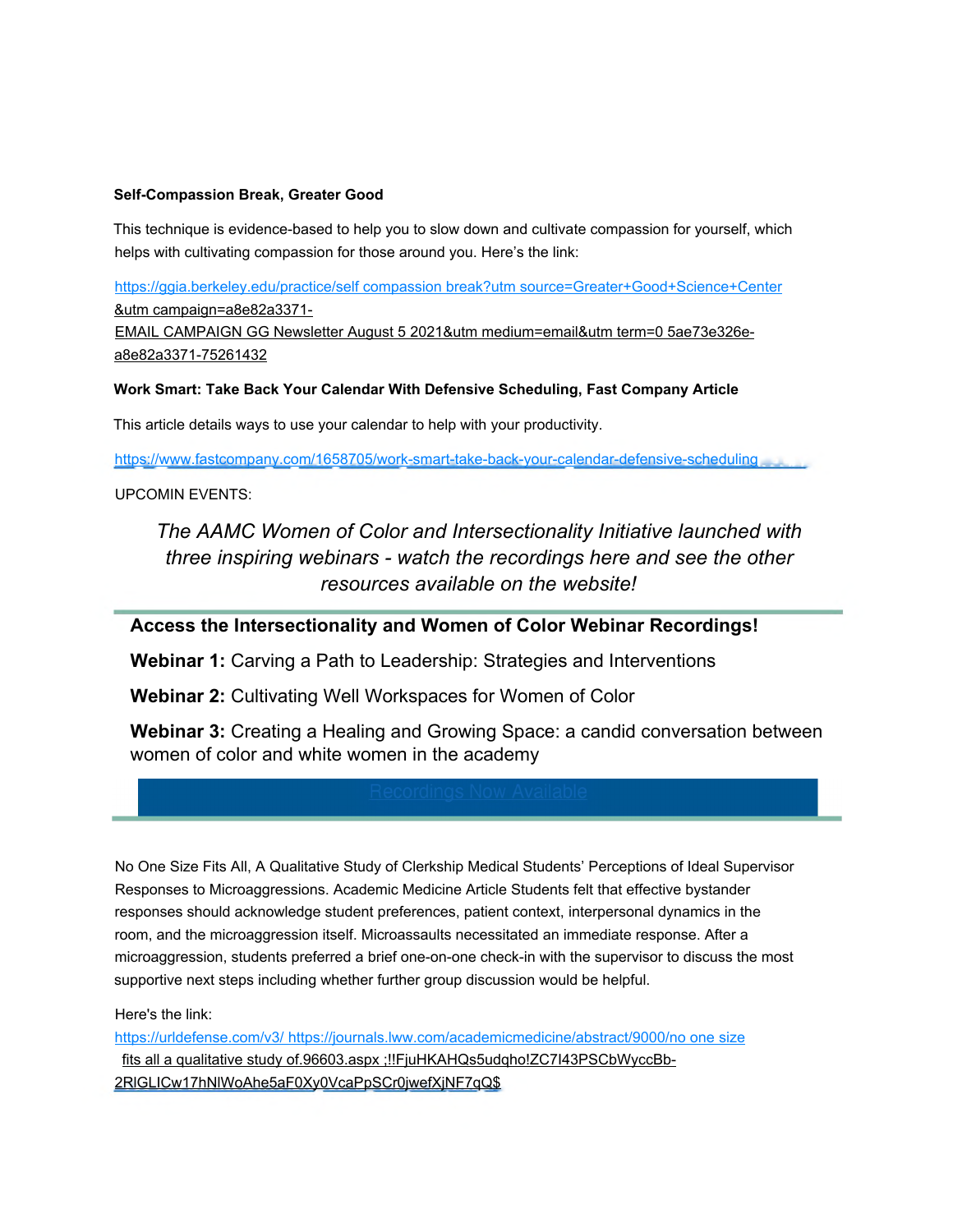# **Prioritizing and the Art of Saying No with Jennifer Haythornthwaite, PhD (Faculty Factory Snippet No.**

### **1)**

## Faculty Factory Podcast

A conversation with Jennifer Haythornthwaite, PhD, about the art of prioritizing and saying no. Dr. Haythornthwaite is a professor in the department of Psychiatry and Behavioral Sciences at Johns Hopkins University in Baltimore, Md.

<https://facultvfactory.podbean.com/e/prioritizing-and-the-art-of-saying-no-faculty-factory-snippet-no->1/

# **Time Management and Efficiency with David M. Yousem, MD, MBA (Faculty Factory Snippet No. 13)** Faculty Factory Podcast

David M. Yousem, MD, MBA talks about how to "put first things first" in this snippet episode about time management and efficiency. Dr. Yousem is Associate Dean for Professional Development at the Johns Hopkins School of Medicine. He is also the Vice Chairman of Program Development at the Johns Hopkins Medical Institution.

<https://facultvfactory.podbean.com/e/time-management-and-efficiency-with/>

## **Get That Paper off the Ground with Donna L. Vogel, MD, PhD (Faculty Factory Snippet No. 8)**

### Faculty Factory Podcast

Donna L. Vogel, MD, PhD discusses how faculty can write well, get their paper off the ground and lower their barriers to success. Dr. Vogel held the position of Director, the Professional Development Office, Johns Hopkins University. She was also previously Program Director of the Reproductive Medicine grant portfolio at the National Institutes of Health (NIH).

[https://facultvfactory.podbean.com/e/get-that-paper-off-the-ground-with-donna-l-vogel-md-phd](https://facultvfactory.podbean.com/e/get-that-paper-off-the-ground-with-donna-l-vogel-md-phd-faculty-factory-snippet-no-8/)faculty-factory-snippet-no-8/

### **Writing the Right Grant with Elise M. Weerts, PhD (Faculty Factory Snippet No. 10)**

Faculty Factory Podcast

Elise M. Weerts, PhD, joins the Faculty Factory Podcast this week to bring us insight on writing the "right" grant. Dr. Weerts is Professor of Psychiatry and Behavioral Sciences with Johns Hopkins Medicine in Baltimore, Md.

[https://facultvfactory.podbean.com/e/writing-the-right-grant-with-elise-m-weerts-phd-faculty-factory](https://facultvfactory.podbean.com/e/writing-the-right-grant-with-elise-m-weerts-phd-faculty-factory-snippet-no-10/)snippet-no-10/

## **How Faculty Can Better Deal with Conflict with Linda Dillon Jones, PhD (Faculty Factory Snippet No. 3) Faculty Factory Podcast**

Dr. Linda Dillon Jones, PhD discusses how faculty can find more productive ways to avoid conflict outright or better deal with it. Dr. Jones is a Senior Faculty Development Consultant in the School of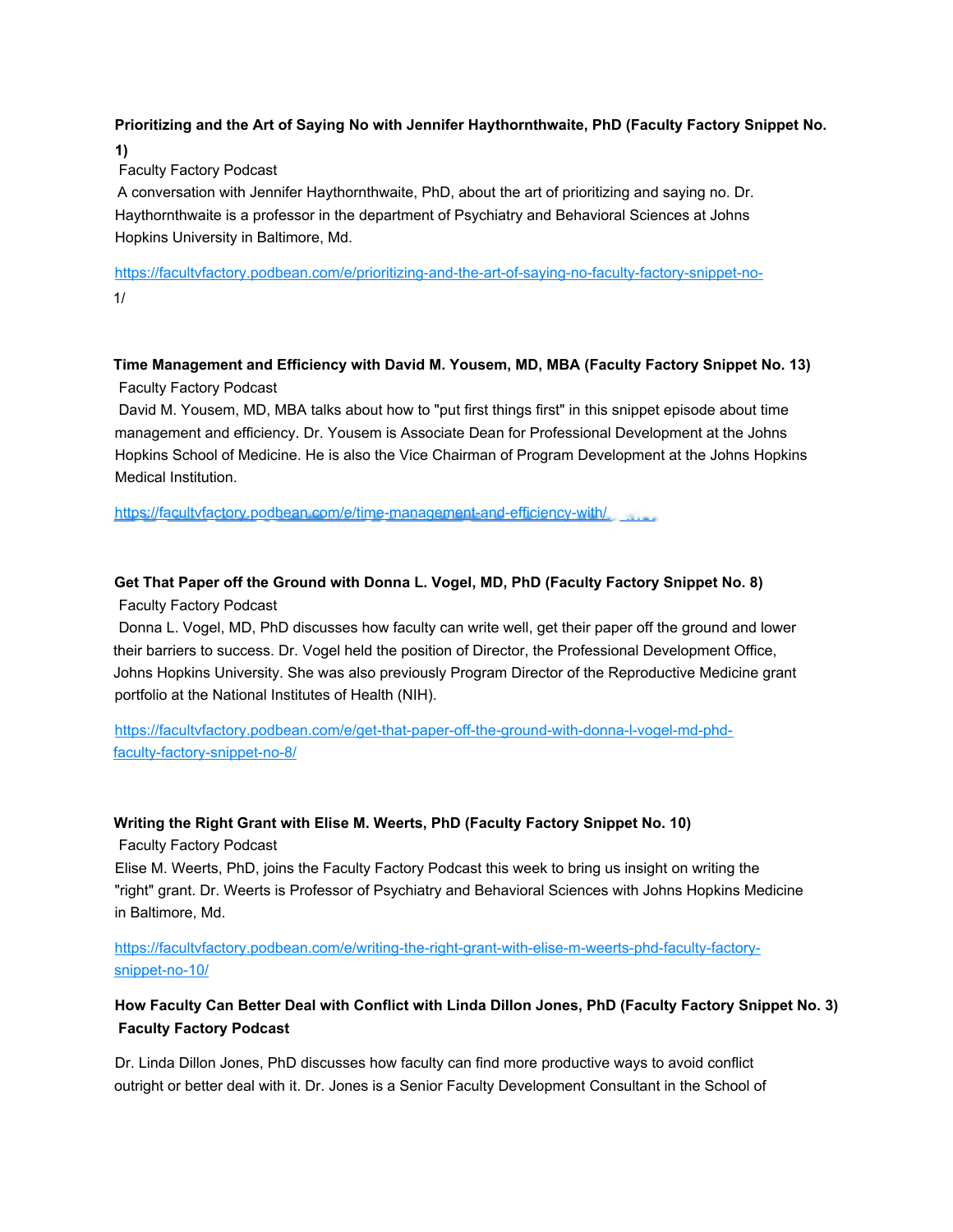Medicine at Johns Hopkins University in Baltimore, Md. She previously served as the Interim Assistant Dean for Faculty Development at Johns Hopkins from 2011 to 2013.

[https://facultyfactory.podbean.Com/e/how-faculty-can-better-deal-with-conflict-with-linda-dillon-jones](https://facultyfactory.podbean.Com/e/how-faculty-can-better-deal-with-conflict-with-linda-dillon-jones-phd-faculty-factory-snippet-no-3/)phd-faculty-factory-snippet-no-3/

**How to Overcome Common Writing Barriers Faculty Factory Podcast Dr. Skarupski discusses how to overcome common writing barriers in this episode of the Faculty Factory Podcast.**

<https://facultyfactory.podbean.com/e/fac-chat-faculty-factory-podcast-episode-no-23/>

#### **Article**

#### **Climate Change and Medical Education: An Integrative Model**

Sullivan James K.; Lowe Katherine E. MSC; Godon Ilyssa O. MD, PhD; Colbert Colleen Y. PhD; Salas Renee N. MD, MPH, MS; Bernstein Aaron MD, MPH; Utech Jon MBA; Natowicz Marvin R. MD, PHD; Mehta Neil MBBS; Isaacson J. Harry MD

#### **OPPORTUNITIES:**

#### FIU Faculty Mentor Program.

The program includes one-on-one mentoring, mentor training, networking events, and structured skillstraining presentations related to enhancing faculty productivity.

[Here's the link to learn more about the program: https://advance.fiu.edu/programs/faculty-mentor](https://advance.fiu.edu/programs/faculty-mentor-program/index.html)program/index.html

The program is looking for mentees and mentors! If you'd like to participate, complete the form at the link in the email below.

We participated last year and endorse this quality program! I've heard several times that in academia, you should have a department mentor, university/non-department mentor, specialty/field mentor, and research mentor. Having a mentor outside the COM can be useful to understanding more about how FIU works.

Please click here to join the **Faculty Mentor Program** for the 2021-22 academic year. **We are glad to welcome both new and returning Mentees and Mentors.** The FMP is a program of the Office to Advance Women, Equity & Diversity (AWED); see AWED on Facebook and on Twitter.

## **WHO MAY PARTICIPATE?**